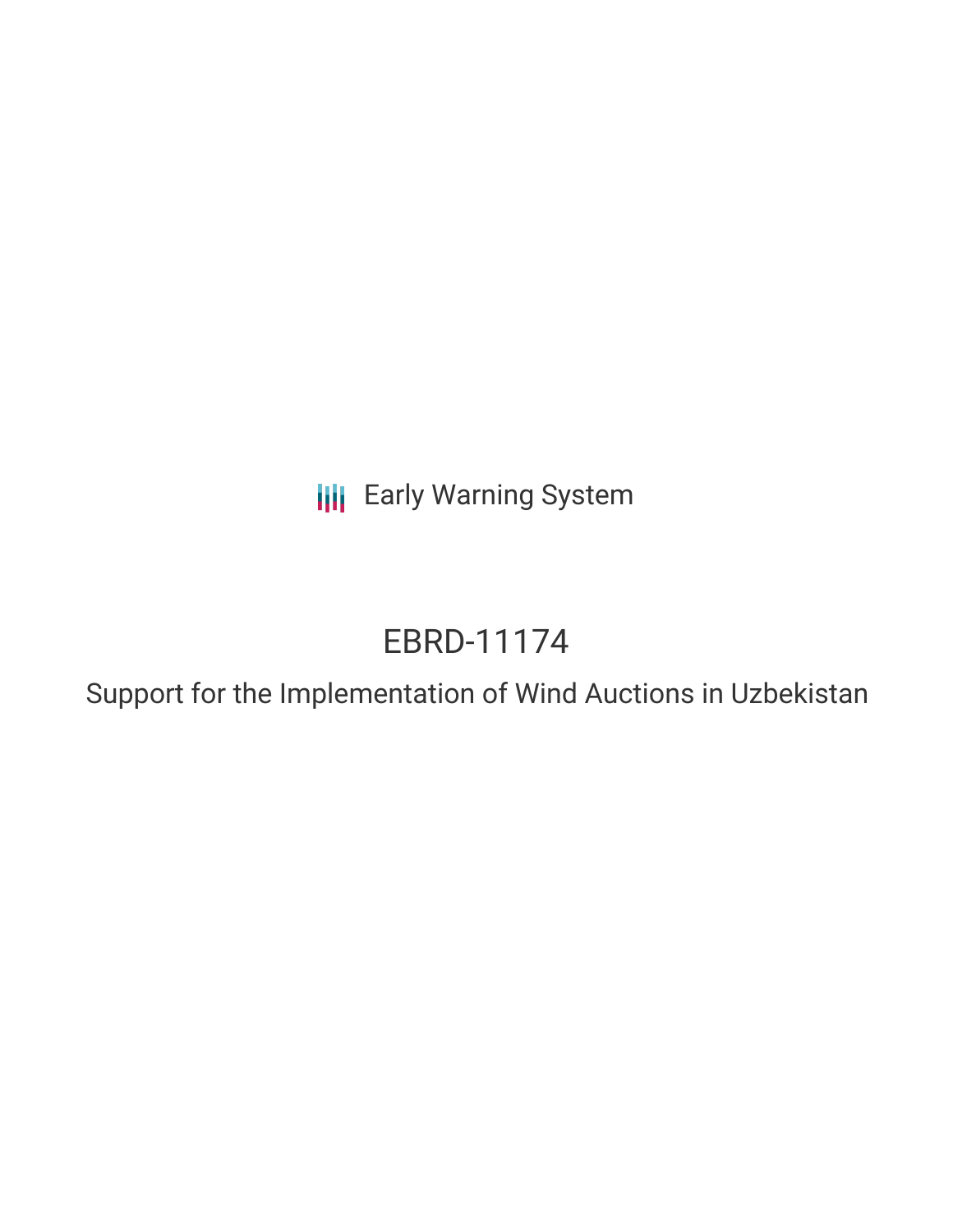

#### **Quick Facts**

| <b>Countries</b>              | Uzbekistan                                              |
|-------------------------------|---------------------------------------------------------|
| <b>Financial Institutions</b> | European Bank for Reconstruction and Development (EBRD) |
| <b>Status</b>                 | Approved                                                |
| <b>Bank Risk Rating</b>       |                                                         |
| <b>Voting Date</b>            | 2019-03-14                                              |
| <b>Sectors</b>                | Energy, Technical Cooperation                           |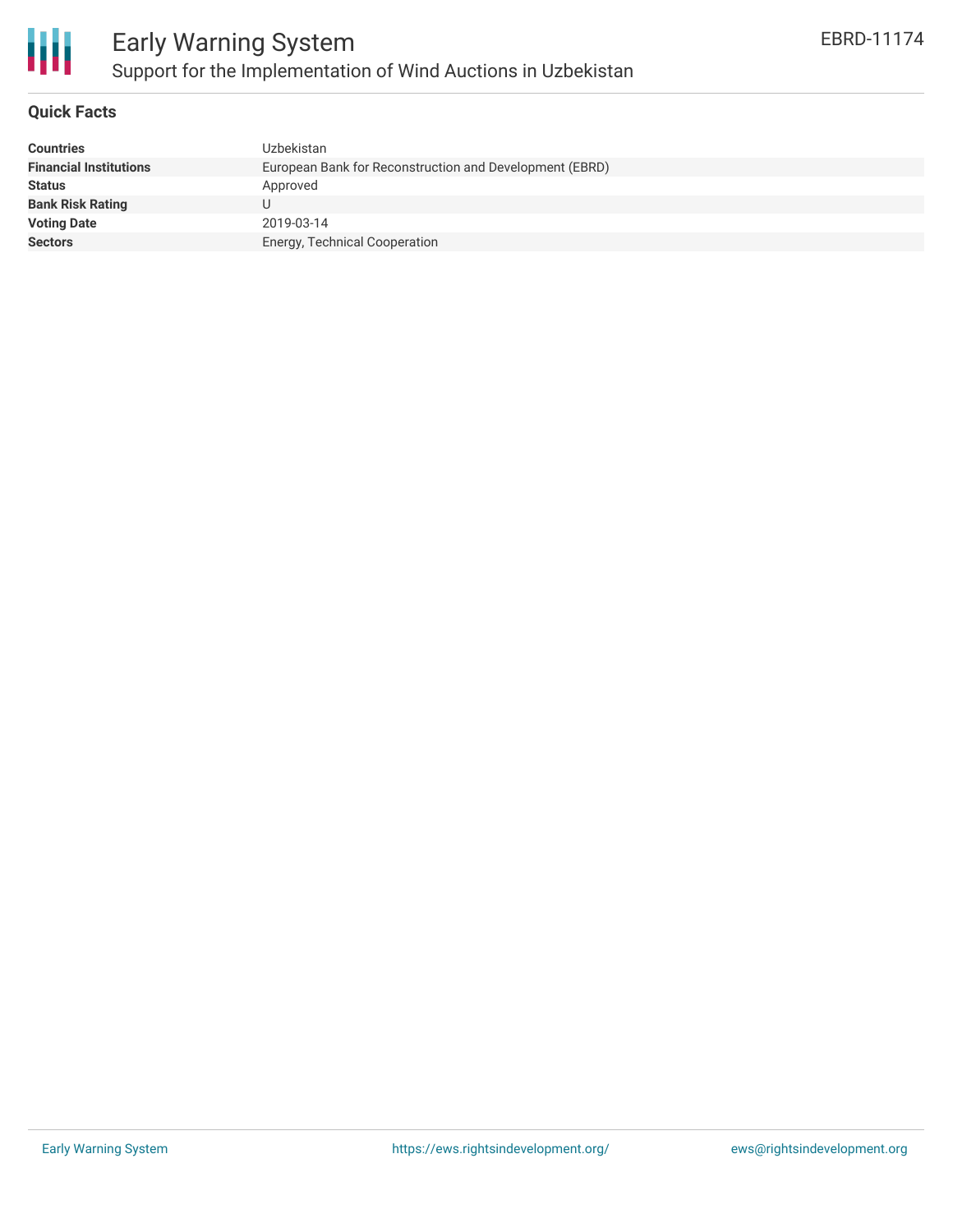

## **Project Description**

According to the Bank's website, this project provides technical assistance to the Government of Uzbekistan to support the development of the first wind auction, or competitive bidding, for the country. This includes advising on selecting potential sites for wind farms and designing a competitive bidding process.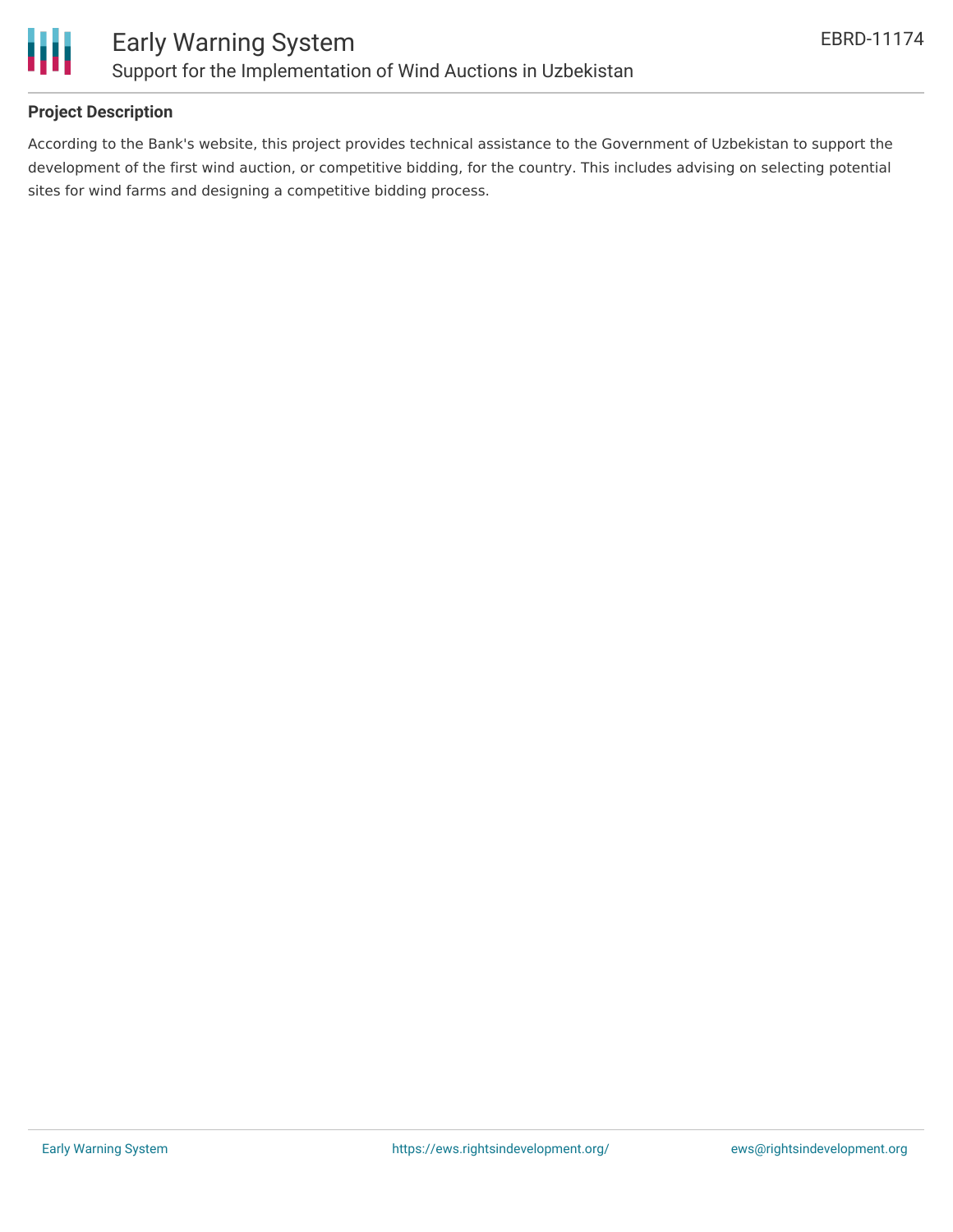

### **Investment Description**

European Bank for Reconstruction and Development (EBRD)